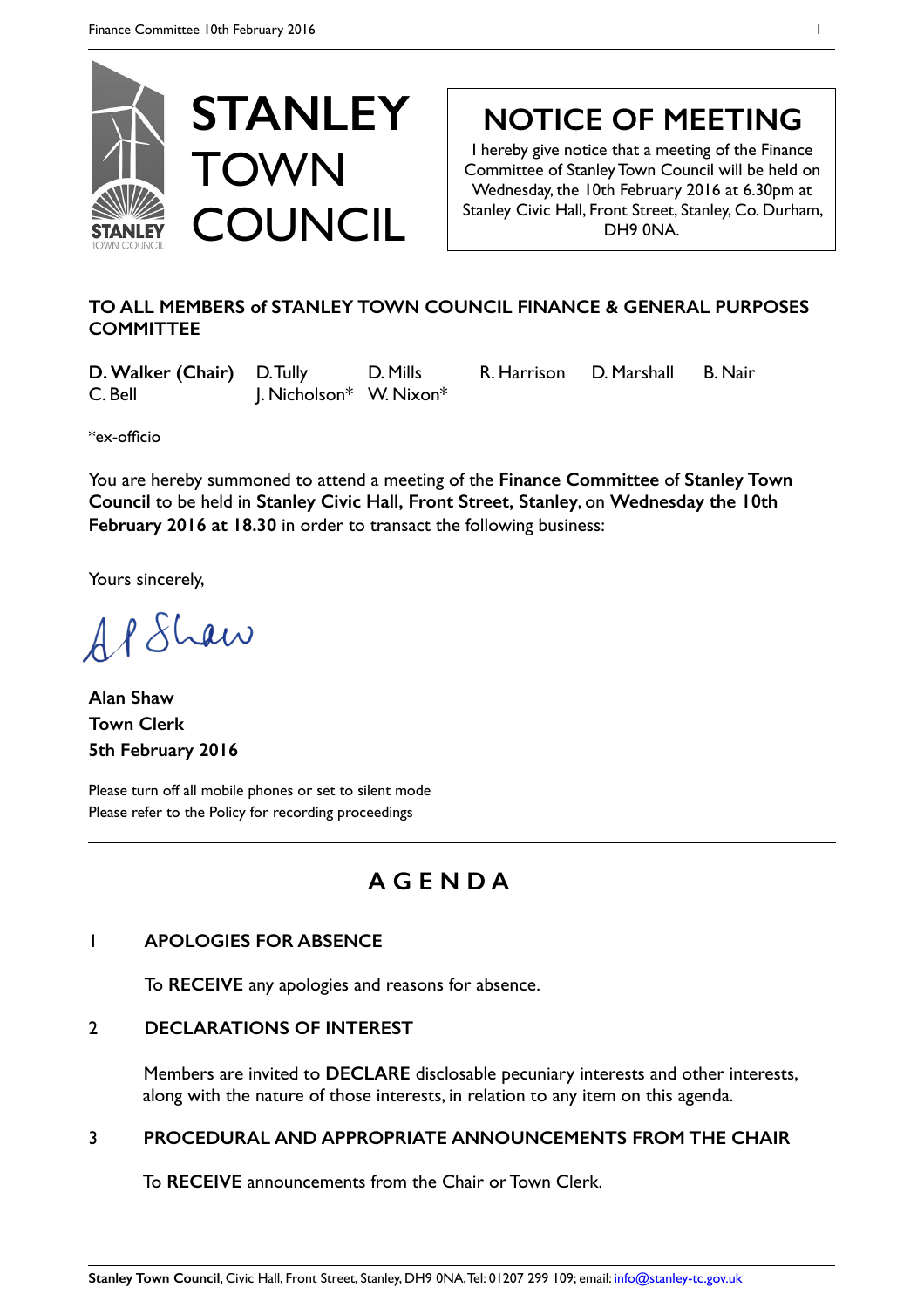#### 4 **PUBLIC PARTICIPATION**

An adjournment will be allowed at the direction of the Chairman to allow for public comment and response in relation to items on this agenda or to consider written questions from the public submitted in advance of the meeting (*Individuals will be permitted a maximum of three minutes each. Total time for this session is limited to fifteen minutes).*

#### 5 **CONFIRMATION OF MINUTES (ATTACHMENT A)**

To **APPROVE** as a correct record and sign the minutes of the Finance & General Purposes Committee meeting held on 20th January 2016.

#### 6 **ACCOUNTS FOR PAYMENT & BANK RECONCILIATION**

 **Stautory Basis:** Accounts & Audit (England) Regulations 2011

| (ATTACHMENT B) | <b>Schedule of Payments</b>                            |
|----------------|--------------------------------------------------------|
| (ATTACHMENT C) | <b>Bank Reconciliation &amp; Unrepresented Cheques</b> |
| (ATTACHMENT D) | Schedule of Income                                     |
| (ATTACHMENT E) | <b>Current Account</b>                                 |
| (ATTACHMENT F) | Saver Account                                          |
| (ATTACHMENT G) | <b>Trial Balance</b>                                   |
| (ATTACHMENT H) | Report on Payments & Bank Reconciliation               |

Committee is requested to **CONSIDER** the attached information, **APPROVE** the payment of accounts for January 2016 and **NOTE** the Bank Reconciliation.

#### 7 **BUDGETARY CONTROL (ATTACHMENT I)**

**Statutory Basis:** Accounts & Audit Regulations 2003, ss 4 & 5 (as amended by the Accounts & Audit (Amendment) (England) Regulations 2006)

Committee is requested to **CONSIDER** the report of the Finance Manager and **DECIDE**  if any action is **REQUIRED**.

#### 8 **BAR PERFORMANCE**

| (ATTACHMENT J) | Bar Performance Report      |
|----------------|-----------------------------|
| (ATTACHMENT K) | Percentage Profit Summary   |
| (ATTACHMENT L) | Bar Performance Spreadsheet |

An analysis of the Bar stocktake figures had been prepared by the Finance Manager. Committee is requested to **NOTE** the report and **DECIDE** if any further action is required.

#### 9 **CARD MACHINES (ATTACHMENT M)**

Committee is requested to **NOTE** the report of the Finance Manager and **CONSIDER**  whether to **RECOMMEND** introducing charges for card payments to Council.